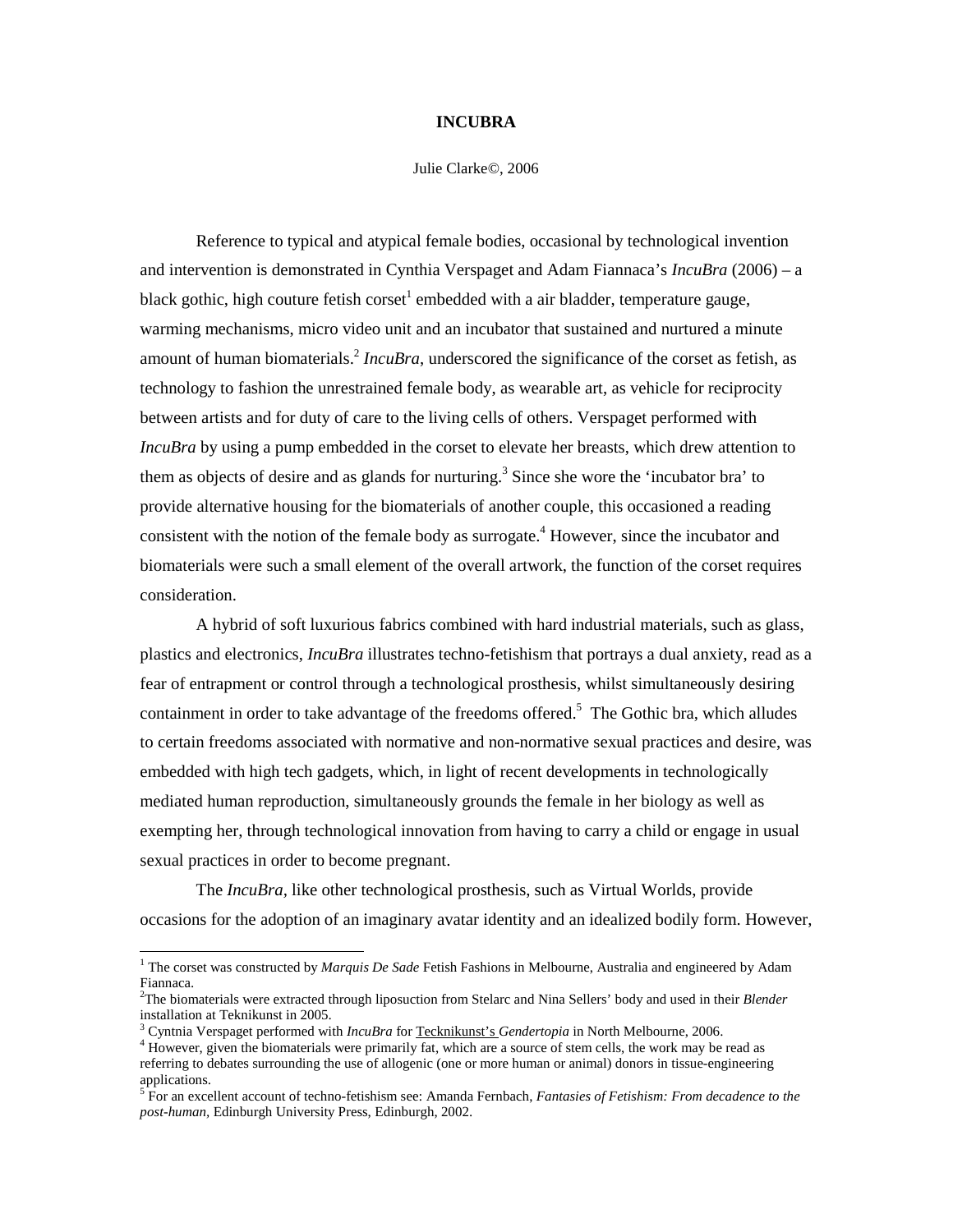in these interactions the individual is essentially tethered to the computer console in order to become the person that they desire to be. The ideal body is only possible by technological mediation and even then, the marker for what is perfect is consistently moved along a continuum.

Zygmunt Bauman's take on the infinite choices to become 'anybody', in what he refers to as 'liquid society', is wrought with disquiet, since 'The state of unfinishedness, incompleteness and underdetermination is full of risk and anxiety; but its opposite brings no unadulterated pleasure either, since it forecloses what freedom needs to stay open'<sup>6</sup> Indeed *IncuBra* presents the fluid body, that is, the body that extends in its own directions and form (fat is deposited randomly throughout the body), as thoroughly restrained and contained in the prosthesis, which delimits this flow.

*IncuBra*, which restrains Verspaget's body, covertly draws attention to the way that the female body has become a site of contestation in high tech biomedical negotiations that fulfill consumer desires for perfect bodies, through cosmetic surgery, breast implants, liposuction and tissue-engineering and perfect offspring enabled by embryo procurement and NRT's. Indeed the fluid body, natural and unrestrained is played off against the fantasy body through the prosthesis.

Since *IncuBra* housed a 'relic' of another artwork in a small transparent container, our attention is drawn to body surveillance, authenticity and fragmentation. Authenticity of bodily remnants has a long history and was exemplified in the medieval Catholic 'cult of relics', which '…emphasized body as the locus of the sacred'<sup>7</sup> According to Michael Barilan, 'The tradition of the relic is metonymic, respectful and highly personal…import from this tradition may enhance our respect for images of the body and for its tiniest parts.<sup>8</sup>

In contemporary biomedicine bodily fragments (human and animal DNA, stem cells, tissue and organs) are venerated for their healing potential and Verspaget and Fiannaca aptly demonstrate theoretical associations to be drawn between procured or cast off body materials, their use and reuse in other artworks or bodies *ad infinitum*, as well as the manner in which bodily fragments have become sacrosanct through the rhetoric of biomedical discourse. *IncuBra* poses a challenge to our notion of the authentic body–as recognizable and belonging to a particular individual or individuals by combining unrecognizable, fragmented and partial bodily parts with a real body, albeit one constructed as fantasy. Undeniably we are forced to ask whether the authentic body (of Verspaget or the artists from whom the biomaterials were gleaned) is the

1

<sup>6</sup> Bauman, Zygmunt (2000). *Liquid Modernity*, Cambridge, Polity Press, p.62

<sup>7</sup> Caroline Walker Bynum, *Fragmentaton and Redempton: Essays on Gender and the Human Body in Medieval Religion*, New York, Zone Books, 1992, p.184.

<sup>&</sup>lt;sup>8</sup> Barilan, Y. Michael. 'The story of the body and the story of the person: towards an ethics of representing human bodies and body parts'. *Medicine, Healthcare & Philosophy*, 8.2 (August 2005): 193(13). Thomson Gale: The University of Melbourne Library. Accessed 6 Mar. 2007